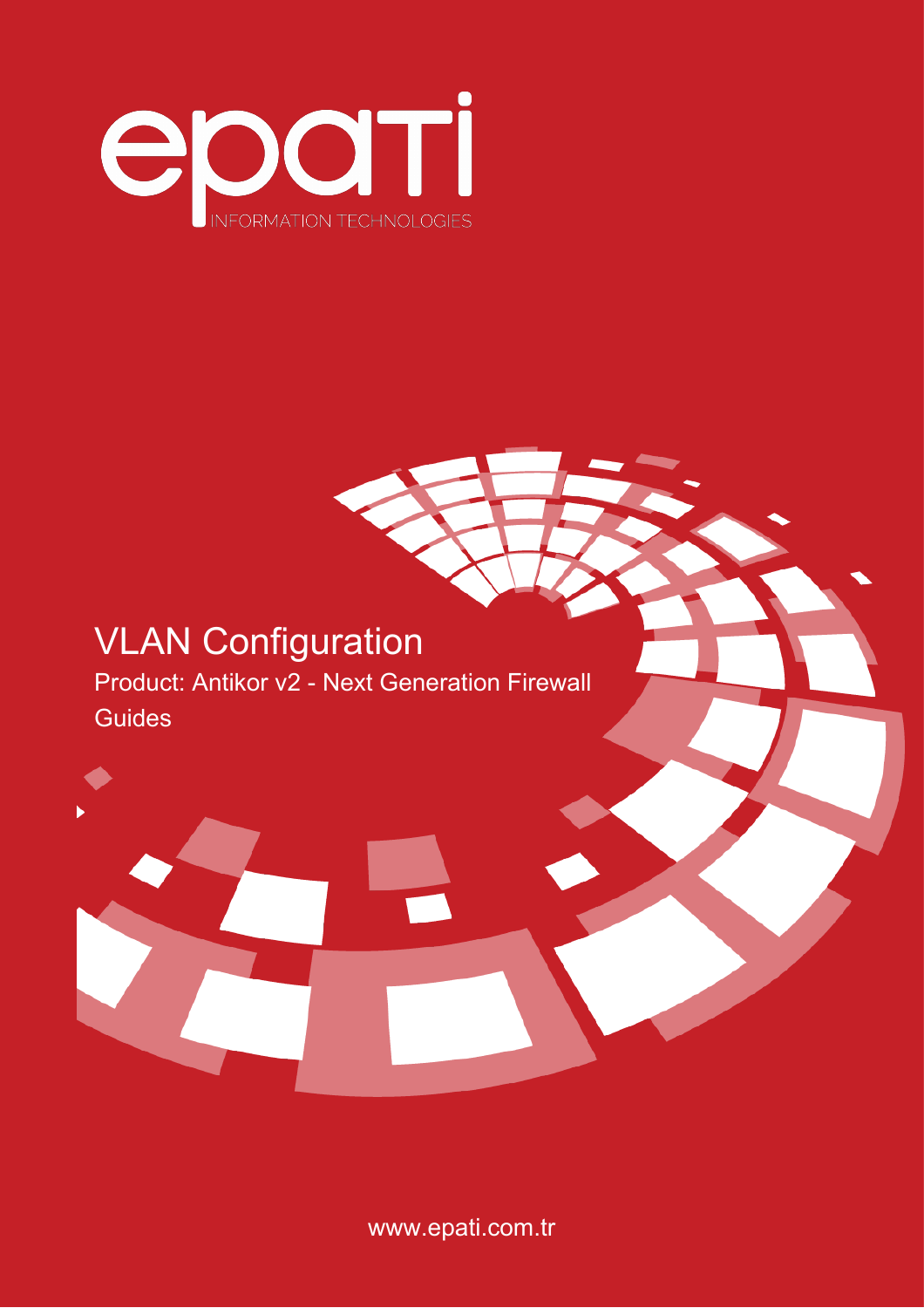



This is the section where the VLAN definitions are made in AntiKor. The VLAN settings on the switches are configured in AntiKor in this section. Which VLAN address tag is to be assigned to which IP address group and which IP address is assigned to NAT is defined in a single line.

| <b>VLAN Configuration</b>                                                                                                                                   |                                      |               |                         |                            | $\bigcirc$ Reload + Add |
|-------------------------------------------------------------------------------------------------------------------------------------------------------------|--------------------------------------|---------------|-------------------------|----------------------------|-------------------------|
| XLS CSV PDF                                                                                                                                                 |                                      | ■ Show/Hide → | <b>Records Per Page</b> | OK T Filter & Reset Filter |                         |
| Status ↓ Name ↓↑ Security Zone ↓↑ Ethernet Interface ↓↑ VLAN ID ↓↑ Connection Type ↓↑ IPv4 Address ↓↑ Pv6 Address ↓↑ Options ↓↑ Description ↓↑ Actions<br># |                                      |               |                         |                            |                         |
|                                                                                                                                                             | $\alpha = \alpha - \beta = \alpha$ . |               |                         |                            | Go                      |

**VLAN Configuration New Record**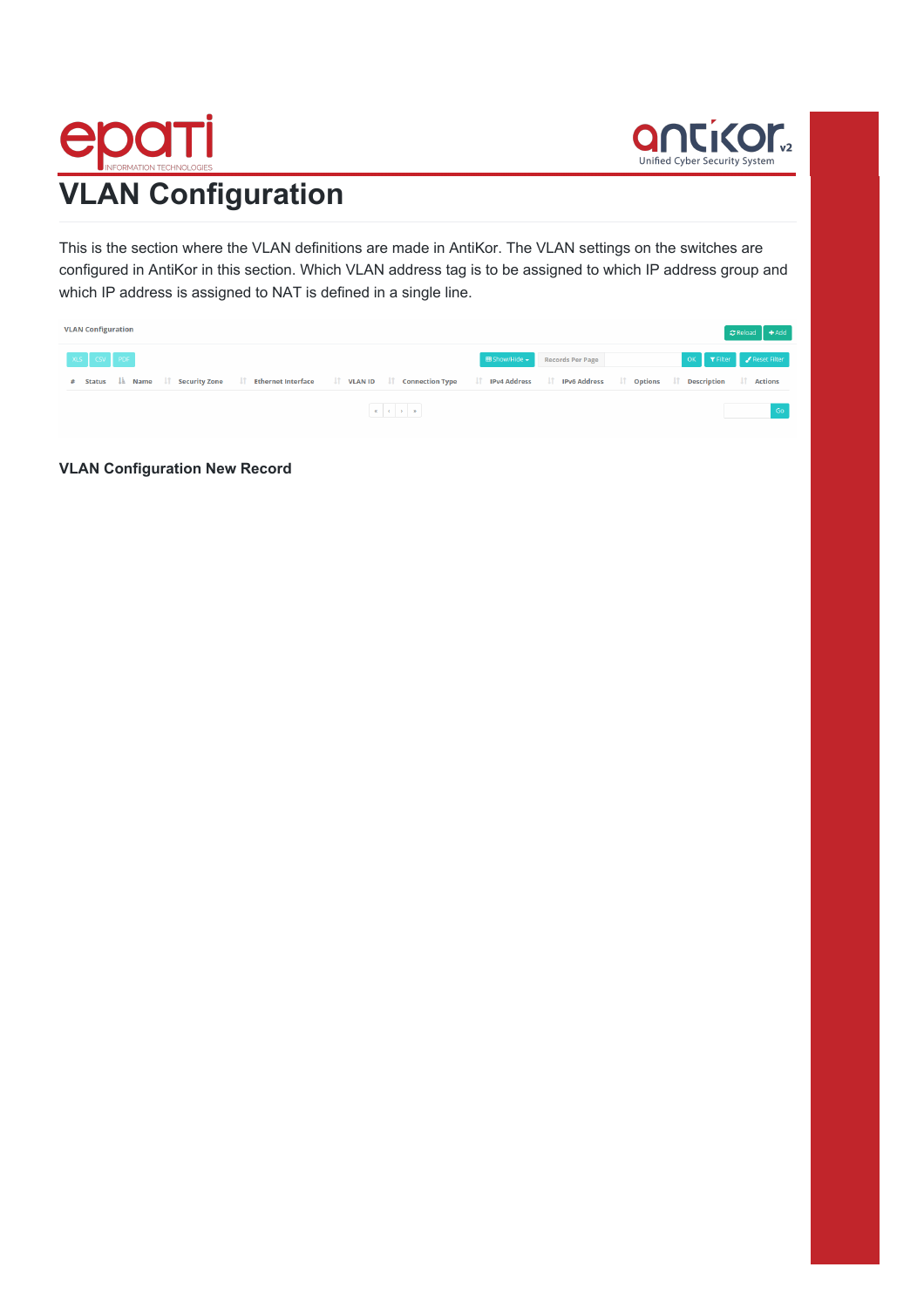| <b>Status</b>                           | Active                           |              |                                             | <b>Obtain IPv4 Automatically</b>                |
|-----------------------------------------|----------------------------------|--------------|---------------------------------------------|-------------------------------------------------|
| Name                                    | Ex.: Accounting                  |              | IPv4<br><b>Address</b>                      | IPv4<br>Ex.: 10.10.10.10/24                     |
| <b>VLAN ID</b>                          | Ex.: 100                         |              | DHCPv4<br>Pool<br>Mode                      | Distribute IP to All Clients<br>$\times$ $\sim$ |
| Connection<br>Type                      | Tagged                           | $\checkmark$ | DHCPv4<br>Pool                              | IPv4                                            |
| Security<br>Zone                        | lan1-zone                        | $\checkmark$ | Start<br>DHCPv4                             |                                                 |
| Ethernet<br>Interface                   | vmx1 - LAN1                      | $\checkmark$ | Pool End                                    | IPv4                                            |
| Description                             | Description                      |              | DHCPv4<br>Gateway                           | IPv4                                            |
|                                         |                                  |              | DHCPv4<br>Relay                             | IPv4                                            |
| IPv6 Settings                           | <b>Obtain IPv6 Automatically</b> |              | Address                                     |                                                 |
| <b>EU164</b>                            | Passive                          |              | Options<br><b>MAC-IP Pairing</b>            | Anti-Spoof                                      |
| IP <sub>V</sub> <sub>6</sub><br>Address | Ex.: ffff::1/16<br>IPv6          |              | Registration                                | Make<br>announcement                            |
| DHCPv6<br>Pool                          | IPv6                             |              | <b>DHCPv6 Server</b><br><b>DHCPv6 Relay</b> | DHCPv4 Server<br><b>DHCPv4 Relay</b>            |
| Start                                   |                                  |              | Managed Flag                                | Other Flag                                      |
| DHCPv6<br>Pool End                      | IPv6                             |              |                                             |                                                 |
|                                         | IPv6                             |              |                                             |                                                 |

**General Statuses**

 $\bullet$  Cancel

。<br>图 Save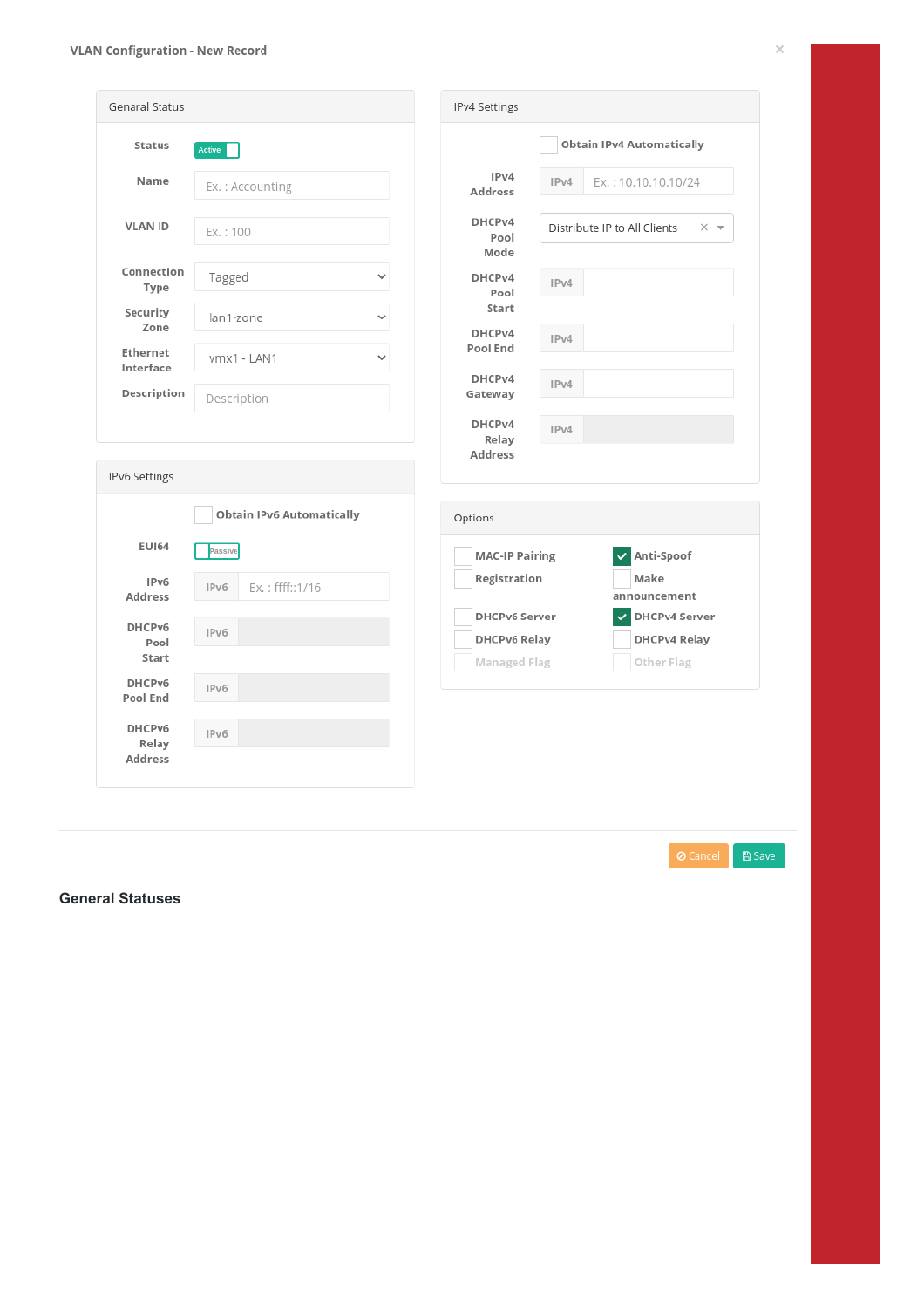| <b>FIELD</b>                  | <b>DESCRIPTION</b>                                                                                                                                                                                                                                                                                                            |
|-------------------------------|-------------------------------------------------------------------------------------------------------------------------------------------------------------------------------------------------------------------------------------------------------------------------------------------------------------------------------|
| Statu<br>S                    | Choose either active or passive as status.                                                                                                                                                                                                                                                                                    |
| Name                          | Enter VLAN name.                                                                                                                                                                                                                                                                                                              |
| <b>VLAN</b><br>TD.            | Choose VLAN number.                                                                                                                                                                                                                                                                                                           |
| Conne<br>ction<br>Type        | Choose either Tagged, Routed or Tagged & PBR (Only ARP). If routed is selected, automatic<br>registration can be entered for Static Routing with the IP address entered in the router field. If<br>tagged & pbr is selected automatic registration can be entered for PBR with the IP address<br>entered in the router field. |
| Secur<br>ity<br>Zone          | The security zone is selected for the VLAN interface.                                                                                                                                                                                                                                                                         |
| Ether<br>net<br>Inter<br>face | Choose which interface to be used.                                                                                                                                                                                                                                                                                            |

### **IPv4 Settings**

| <b>FIELD</b>              | <b>DESCRIPTION</b>                                                           |
|---------------------------|------------------------------------------------------------------------------|
| TPv4 Address              | Enter IPv4 address to be used by VLAN in Antikor.                            |
| DHCPv4 Beginning          | Enter beginning IPv4 address of IPv4 addresses to be distributed in<br>VLAN. |
| DHCPy4 End                | Enter end IPv4 address of IPv4 addresses to be distributed in VLAN.          |
| DHCPv4 Gateway            | Enter IPv4 gateway for VLAN.                                                 |
| Global NAT                | Enter real IPv4 address of VLAN which can access to Internet.                |
| Global NAT Log<br>Traffic | By activating the button, all traffic can be sent to the Syslog server.      |

## **IPv6 Settings**

| <b>FIELD</b>            | <b>DESCRIPTION</b>                                                                                                                                                                  |
|-------------------------|-------------------------------------------------------------------------------------------------------------------------------------------------------------------------------------|
| EUI64                   | If activated, the Extended Unique Identifier places 16 bits in the middle of this 48-bit address to<br>create a 64-bit interface ID using the client's 48-bit Ethernet MAC address. |
| IPv6<br>Address         | Enter IPv6 address to be used by VLAN in Antikor.                                                                                                                                   |
| DHCPv6<br>Beginnin<br>q | Enter beginning IPv6 address of IPv6 addresses to be distributed in VLAN.                                                                                                           |
| DHCPv6<br>End           | Enter end IPv6 address of IPv6 addresses to be distributed in VLAN.                                                                                                                 |